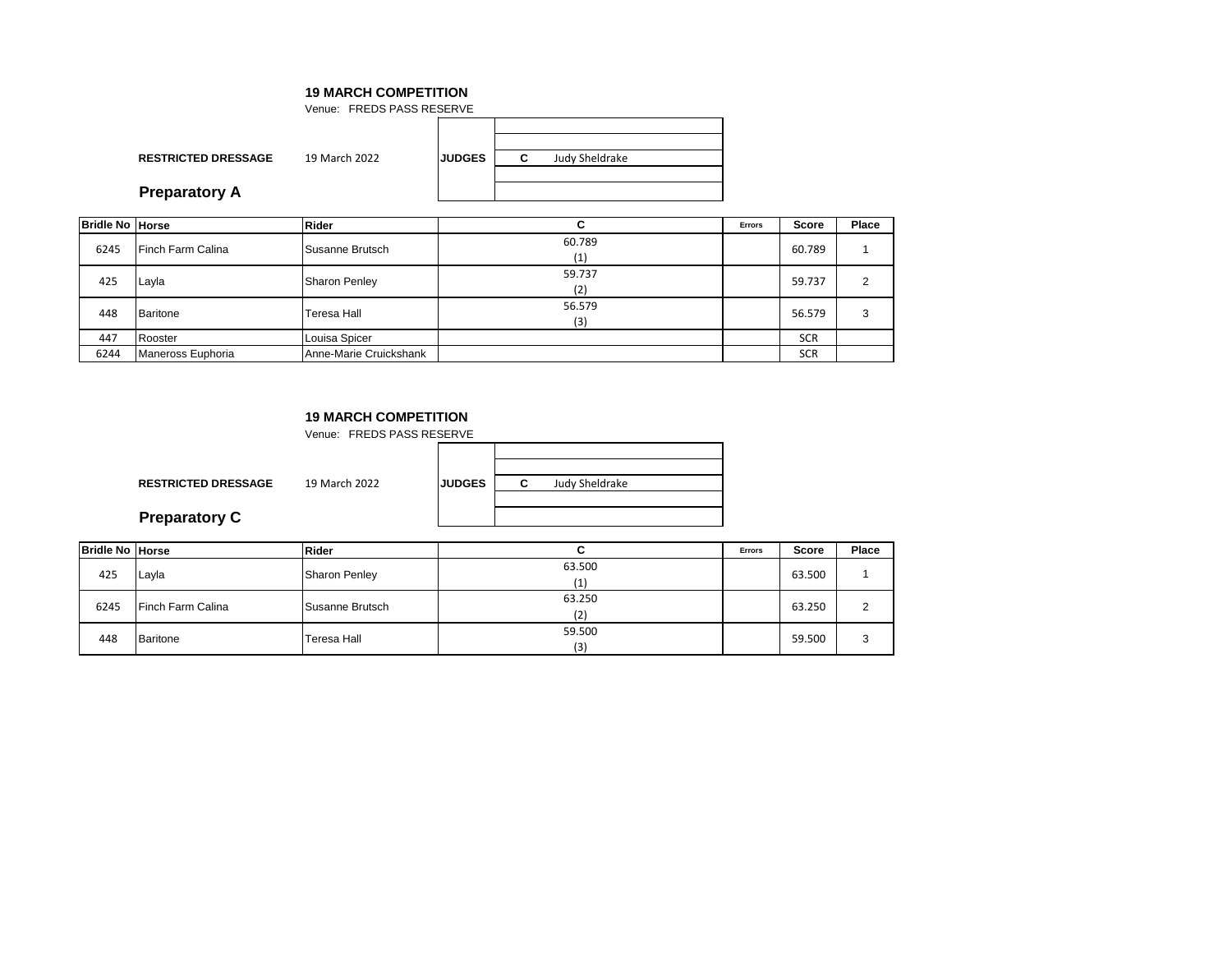|                              | Venue: FREDS PASS RESERVE |               |   |                |
|------------------------------|---------------------------|---------------|---|----------------|
|                              |                           |               |   |                |
| <b>RESTRICTED DRESSAGE</b>   | 19 March 2022             | <b>JUDGES</b> | C | Judy Sheldrake |
| <b>Preliminary 1A Junior</b> |                           |               |   |                |

| <b>Bridle No Horse</b> |                             | <b>Rider</b>        | С             | <b>Errors</b> | <b>Score</b> | Place |
|------------------------|-----------------------------|---------------------|---------------|---------------|--------------|-------|
| 6183                   | Tindara Kayno               | <b>Taylor Quill</b> | 64.400<br>(1) |               | 64.400       |       |
| 435                    | <b>Murrihy Park Scrappy</b> | Kiya Murrihy        | 61.800<br>(2) |               | 61.800       |       |
| 436                    | Yindaloo Targette           | Lawla May           | 61.600<br>(3) |               | 61.600       | 3     |
| 434                    | Murrihy Park Hugo Boss      | Marli Murrihy       | 60.800<br>(4) |               | 60.800       | 4     |
| 438                    | Arrow                       | Harrison Branson    | 60.200<br>(5) |               | 60.200       | 5     |

### **19 MARCH COMPETITION**

|                              | Venue: FREDS PASS RESERVE |               |   |                |  |
|------------------------------|---------------------------|---------------|---|----------------|--|
|                              |                           |               |   |                |  |
| <b>RESTRICTED DRESSAGE</b>   | 19 March 2022             | <b>JUDGES</b> | С | Judy Sheldrake |  |
| <b>Preliminary 1A Senior</b> |                           |               |   |                |  |

| <b>Bridle No Horse</b> |                      | <b>Rider</b>          | С             | <b>Errors</b> | <b>Score</b> | Place |
|------------------------|----------------------|-----------------------|---------------|---------------|--------------|-------|
| 437                    | Opus Magnum          | Sally Isberg          | 66.400<br>(1) |               | 66.400       |       |
| 422                    | Dryandri Toru        | Kirsten Leslie        | 63.400<br>(2) |               | 63.400       | 2     |
| 6195                   | Dancing Boy          | Teresa Hall           | 61.200<br>(3) |               | 61.200       | 3     |
| 416                    | Country              | Jessica Hughes        | 61.000<br>(4) |               | 61.000       | 4     |
| 441                    | Macgyver             | Tammy Shepherd        |               |               | <b>SCR</b>   |       |
| 6243                   | El Gems Black Beauty | Alexandra Mudd        |               |               | <b>SCR</b>   |       |
| 446                    | Wizard Of Oz         | <b>Stacey Murrihy</b> |               |               | SCR          |       |
| 447                    | Rooster              | Louisa Spicer         |               |               | <b>SCR</b>   |       |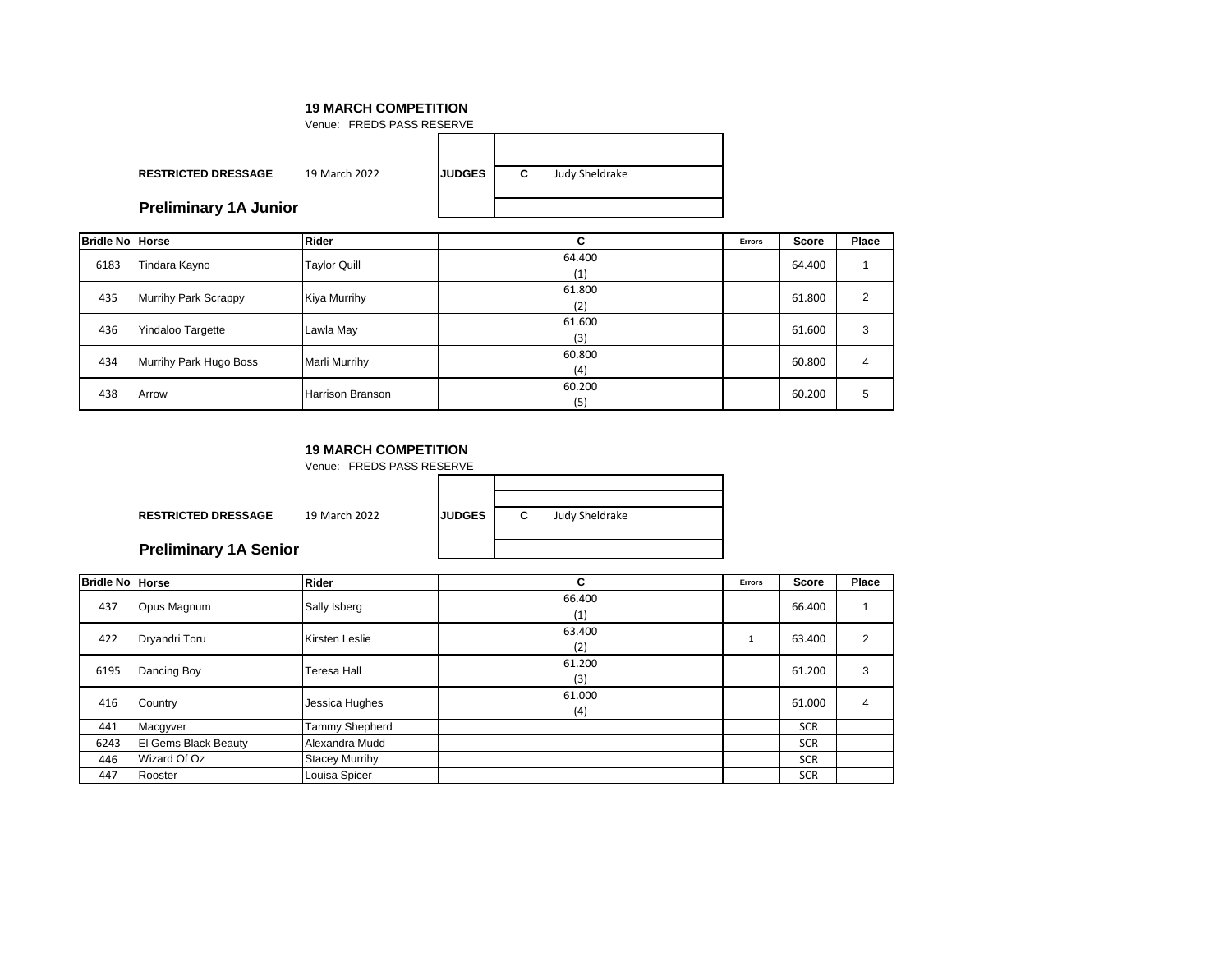| Venue: FREDS PASS RESERVE  |               |               |   |                       |  |  |
|----------------------------|---------------|---------------|---|-----------------------|--|--|
|                            |               |               |   |                       |  |  |
| <b>RESTRICTED DRESSAGE</b> | 19 March 2022 | <b>JUDGES</b> | C | <b>Judy Sheldrake</b> |  |  |
| <b>Preliminary 1B Open</b> |               |               |   |                       |  |  |

| <b>Bridle No Horse</b> |                        | Rider                   | C             | Errors | <b>Score</b> | Place          |
|------------------------|------------------------|-------------------------|---------------|--------|--------------|----------------|
| 6183                   | Tindara Kayno          | <b>Taylor Quill</b>     | 65.000<br>(1) |        | 65.000       |                |
| 437                    | Opus Magnum            | Sally Isberg            | 64.643<br>(2) |        | 64.643       | $\overline{2}$ |
| 6195                   | Dancing Boy            | <b>Teresa Hall</b>      | 64.464<br>(3) |        | 64.464       | 3              |
| 422                    | Dryandri Toru          | Kirsten Leslie          | 63.571<br>(4) |        | 63.571       | 4              |
| 438                    | Arrow                  | <b>Harrison Branson</b> | 63.393<br>(5) |        | 63.393       | 5              |
| 435                    | Murrihy Park Scrappy   | Kiya Murrihy            | 61.607<br>(6) |        | 61.607       | 6              |
| 116                    | Mindi                  | Aly Connochie           | 60.536<br>(7) |        | 60.536       | $\overline{7}$ |
| 434                    | Murrihy Park Hugo Boss | Marli Murrihy           | 58.571<br>(8) |        | 58.571       | 8              |
| 416                    | Country                | Jessica Hughes          | 56.786<br>(9) |        | 56.786       | 9              |
| 6168                   | <b>Midnight Marvel</b> | Sophie Carlton          |               |        | <b>SCR</b>   |                |
| 445                    | Wynola Mystic          | Sandi Sevior            |               |        | <b>SCR</b>   |                |
| 6243                   | El Gems Black Beauty   | Alexandra Mudd          |               |        | <b>SCR</b>   |                |
| 446                    | Wizard Of Oz           | <b>Stacey Murrihy</b>   |               |        | <b>SCR</b>   |                |

# **19 MARCH COMPETITION**

Venue: FREDS PASS RESERVE

**RESTRICTED DRESSAGE** 19 March 2022 **JUDGE** 

| c | Judy Sheldrake |  |
|---|----------------|--|
|   |                |  |
|   |                |  |

**Novice 2A Junior**

| <b>Bridle No Horse</b> |                             | Rider          |               | <b>Errors</b> | <b>Score</b> | <b>Place</b> |
|------------------------|-----------------------------|----------------|---------------|---------------|--------------|--------------|
| 6135                   | Cards Of Sefton             | Grace McDonald | 60.893        |               | 60.893       |              |
| 6235                   | <b>ITindara Tinker Bell</b> | Tavlor Quill   | 60.893<br>'2) |               | 60.893       |              |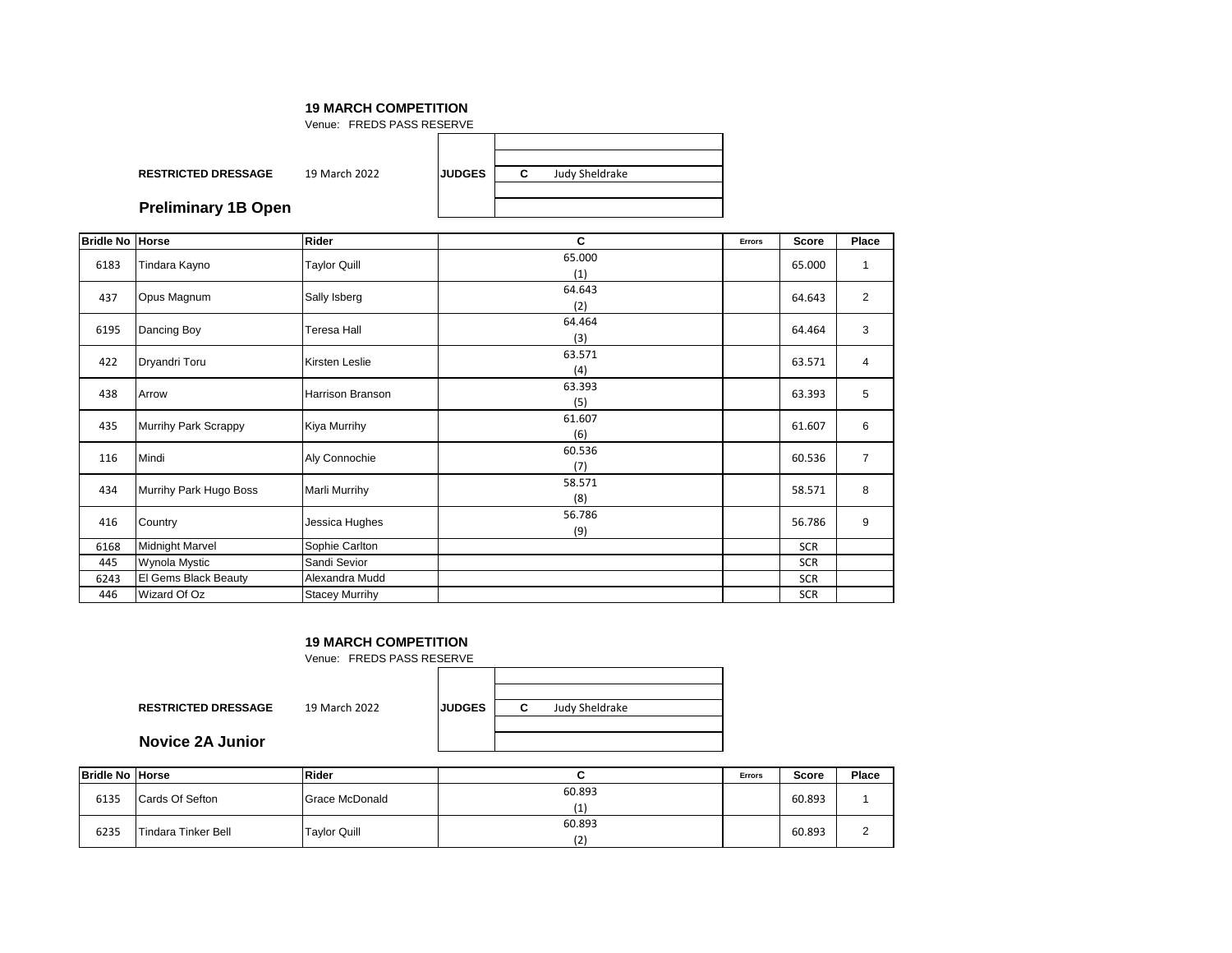|                            | Venue: FREDS PASS RESERVE |               |                     |  |  |  |  |
|----------------------------|---------------------------|---------------|---------------------|--|--|--|--|
|                            |                           |               |                     |  |  |  |  |
| <b>RESTRICTED DRESSAGE</b> | 19 March 2022             | <b>JUDGES</b> | Judy Sheldrake<br>C |  |  |  |  |
| <b>Novice 2A Senior</b>    |                           |               |                     |  |  |  |  |

| <b>Bridle No Horse</b> |                         | <b>Rider</b>    |               | <b>Errors</b> | Score  | <b>Place</b> |
|------------------------|-------------------------|-----------------|---------------|---------------|--------|--------------|
| 6133                   | <b>Oakfield Sunrise</b> | Karen Ruzsicska | 62.500<br>(1) |               | 62.500 |              |
| 116                    | Mindi                   | Aly Connochie   | 57.143<br>(2) |               | 57.143 |              |

#### **19 MARCH COMPETITION**

|                            | Venue: FREDS PASS RESERVE |               |                     |  |  |  |  |
|----------------------------|---------------------------|---------------|---------------------|--|--|--|--|
|                            |                           |               |                     |  |  |  |  |
| <b>RESTRICTED DRESSAGE</b> | 19 March 2022             | <b>JUDGES</b> | Judy Sheldrake<br>С |  |  |  |  |
| Novice 2B Open             |                           |               |                     |  |  |  |  |

| <b>Bridle No Horse</b> |                            | <b>Rider</b>          | ັ             | <b>Errors</b> | <b>Score</b> | Place |
|------------------------|----------------------------|-----------------------|---------------|---------------|--------------|-------|
| 6225                   | Aw Luda Arabesque          | Vanessa Lines         | 66.912<br>(1) |               | 66.912       |       |
| 6133                   | <b>Oakfield Sunrise</b>    | Karen Ruzsicska       | 63.971<br>(2) |               | 63.971       |       |
| 6135                   | Cards Of Sefton            | <b>Grace McDonald</b> | 59.559<br>(3) |               | 59.559       |       |
| 6235                   | <b>Tindara Tinker Bell</b> | <b>Taylor Quill</b>   |               |               | <b>SCR</b>   |       |

# **19 MARCH COMPETITION**

Venue: FREDS PASS RESERVE

**RESTRICTED DRESSAGE** 19 March 2022

| <b>UDGES</b> | c | Judy Sheldrake |  |
|--------------|---|----------------|--|
|              |   |                |  |
|              |   |                |  |

**Elementary 3A Junior**

| <b>Bridle No Horse</b> |                          | Rider                   |               | <b>Errors</b> | Score  | Place    |
|------------------------|--------------------------|-------------------------|---------------|---------------|--------|----------|
| 6197                   | Allambie Park Belladonna | <b>Ashleigh Overall</b> | 59.306        |               | 59.306 |          |
| 423                    | Powderbark Charlotte     | Lawla Mav               | 57.222<br>(2) |               | 57.222 | <u>.</u> |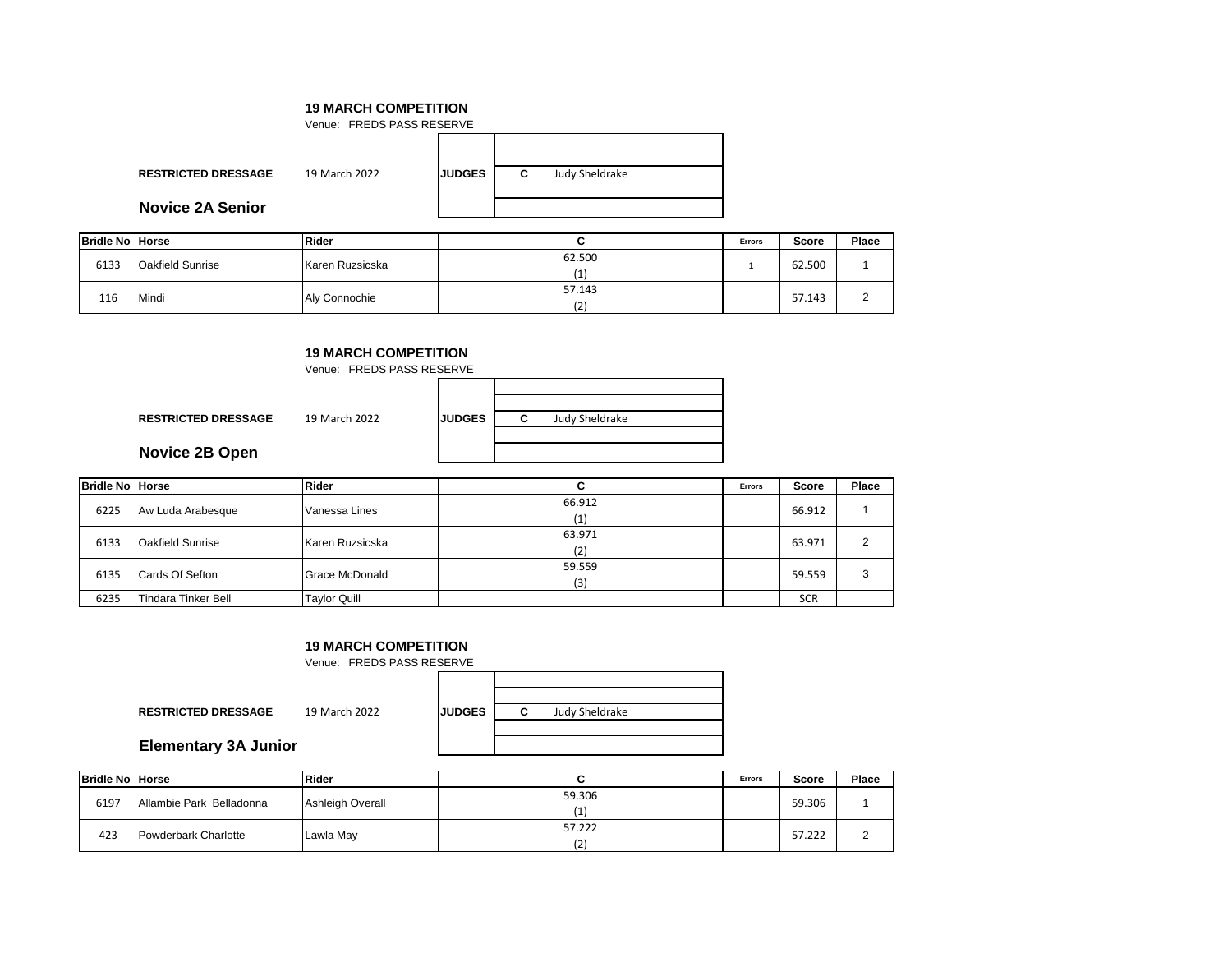|                             | Venue: FREDS PASS RESERVE |               |   |                |  |  |  |
|-----------------------------|---------------------------|---------------|---|----------------|--|--|--|
|                             |                           |               |   |                |  |  |  |
| <b>RESTRICTED DRESSAGE</b>  | 19 March 2022             | <b>JUDGES</b> | C | Judy Sheldrake |  |  |  |
| <b>Elementary 3A Senior</b> |                           |               |   |                |  |  |  |

| <b>Bridle No Horse</b> |                        | <b>Rider</b>           |               | Errors | <b>Score</b> | Place |
|------------------------|------------------------|------------------------|---------------|--------|--------------|-------|
| 6225                   | Aw Luda Arabesque      | Vanessa Lines          | 67.083<br>(1) |        | 67.083       |       |
| 6012                   | Wynola Claytons Rumour | Anne-Marie Cruickshank | 65.417<br>(2) |        | 65.417       |       |
| 6029                   | Dryandri Jazminum      | Kirsten Leslie         | 54.861<br>(3) |        | 54.861       |       |
| 6152                   | <b>Regal Luxe</b>      | Jasmine Banner         |               |        | <b>SCR</b>   |       |
| 6233                   | Good Golly Ollie       | Sally Isberg           |               |        | <b>SCR</b>   |       |

## **19 MARCH COMPETITION**

Venue: FREDS PASS RESERVE

**RESTRICTED DRESSAGE** 19 March 2022 **JUDGES C**

Judy Sheldrake

**Elementary 3B Open**

| <b>Bridle No Horse</b> |                          | <b>Rider</b>           |               | Errors | Score      | Place |
|------------------------|--------------------------|------------------------|---------------|--------|------------|-------|
| 6012                   | Wynola Claytons Rumour   | Anne-Marie Cruickshank | 65.875<br>(1) |        | 65.875     |       |
| 6197                   | Allambie Park Belladonna | Ashleigh Overall       | 59.125<br>(2) |        | 59.125     | 2     |
| 6029                   | Dryandri Jazminum        | Kirsten Leslie         | 57.750<br>(3) |        | 57.750     | 3     |
| 6152                   | Regal Luxe               | Jasmine Banner         |               |        | <b>SCR</b> |       |
| 6233                   | Good Golly Ollie         | Sally Isberg           |               |        | <b>SCR</b> |       |